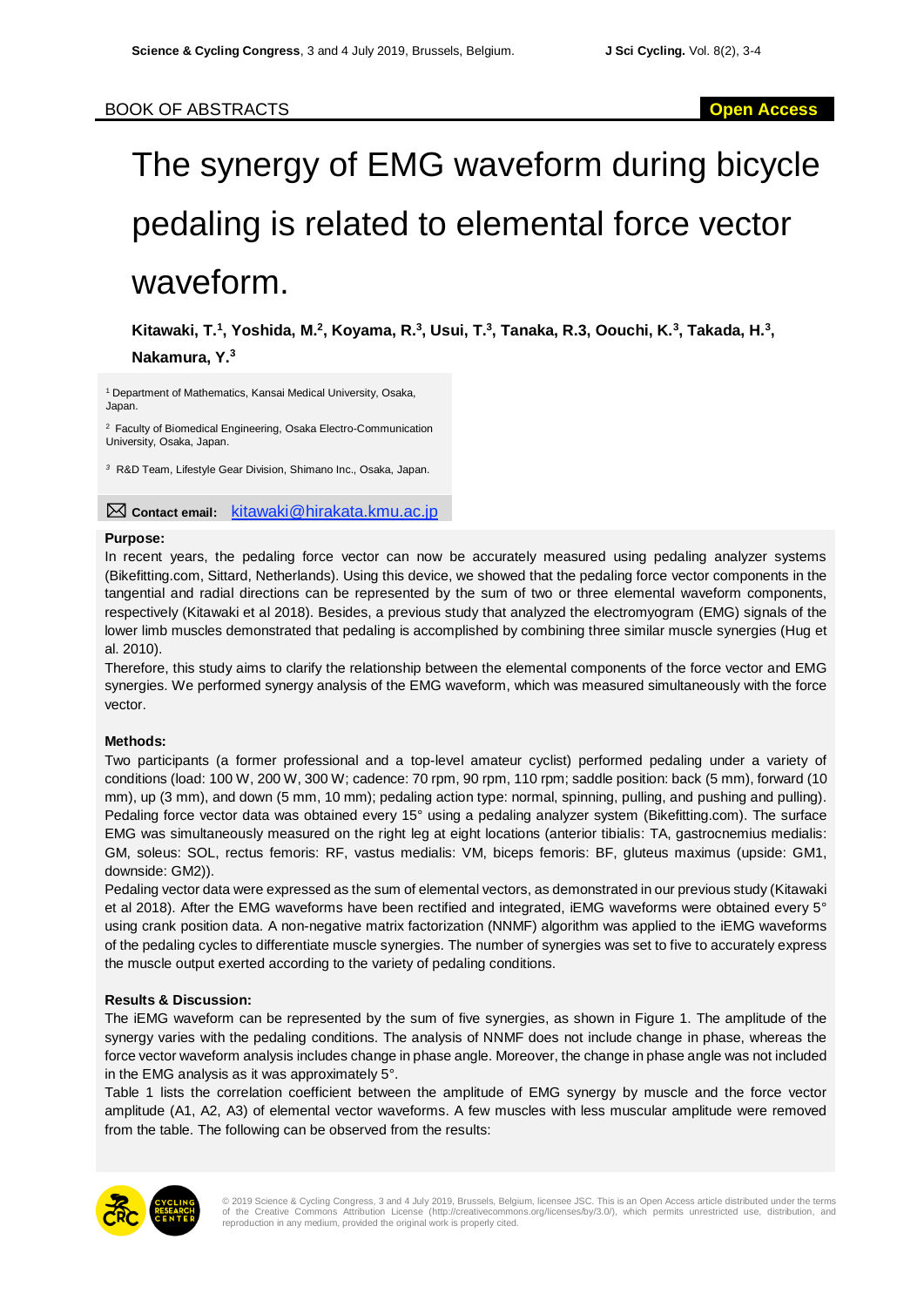Subject ID1: In the pushing phase of Synergy 2-3, the magnitude of A1 that means to pedaling power has a positive correlation with most muscular strength. On the other hand, in the recovery phases of Synergy 1 & 5, most muscular strengths have negative correlation with the magnitude of A1. Thus, it seems that subject ID1 is performing more integrated pedaling.

Subject ID2: By contrast, in the early pushing phase of Synergy 2-3, certain muscle (RF, VM GM) strengths increase due to the difference in pedaling, whereas some muscular (GC, SOL,BF) strengths decrease. In the case of subject ID 2, the combination of various muscles changes and the pedaling action seems to be changing.

These results indicate that the change in the force vector is caused by the difference in pedaling due to the difference in the muscle force strength. In the future, we will continue to investigate the difference between change in the element waveform and muscle force assessment by increasing the number of participants and we will study the corresponding muscle force strength and pedaling action.

### **Conclusion:**

The change in the amplitude of elemental waveform components of the force vector and the amplitude of EMG synergy are interrelated; we clarified that the force vector and the EMG waveform change at the same time due to a variety of pedaling conditions.

#### **References:**

T. Kitawaki et. al. (2018), A pedaling force vector can be represented by the sum of three elemental force vector waveforms. J Science & Cycling, 7(2) 1-2.

F Hug, et. al. (2010), Is interindividual variability of EMG patterns in trained cyclists related to different muscle synergies? J Appl Physiol, 108(6) 1727-36.



**Figure 1.** Five iEMG synergies of each participant (TDC: 0 degree, BDC: 180 degree).

**Table 1.** Correlation coefficient between change of EMG synergy and force vector amplitude of

elemental vector waveforms. (Exclude muscles with less power)



**Keywords:** pedaling force, biomechanics, pedaling technique, mathematical analysis.